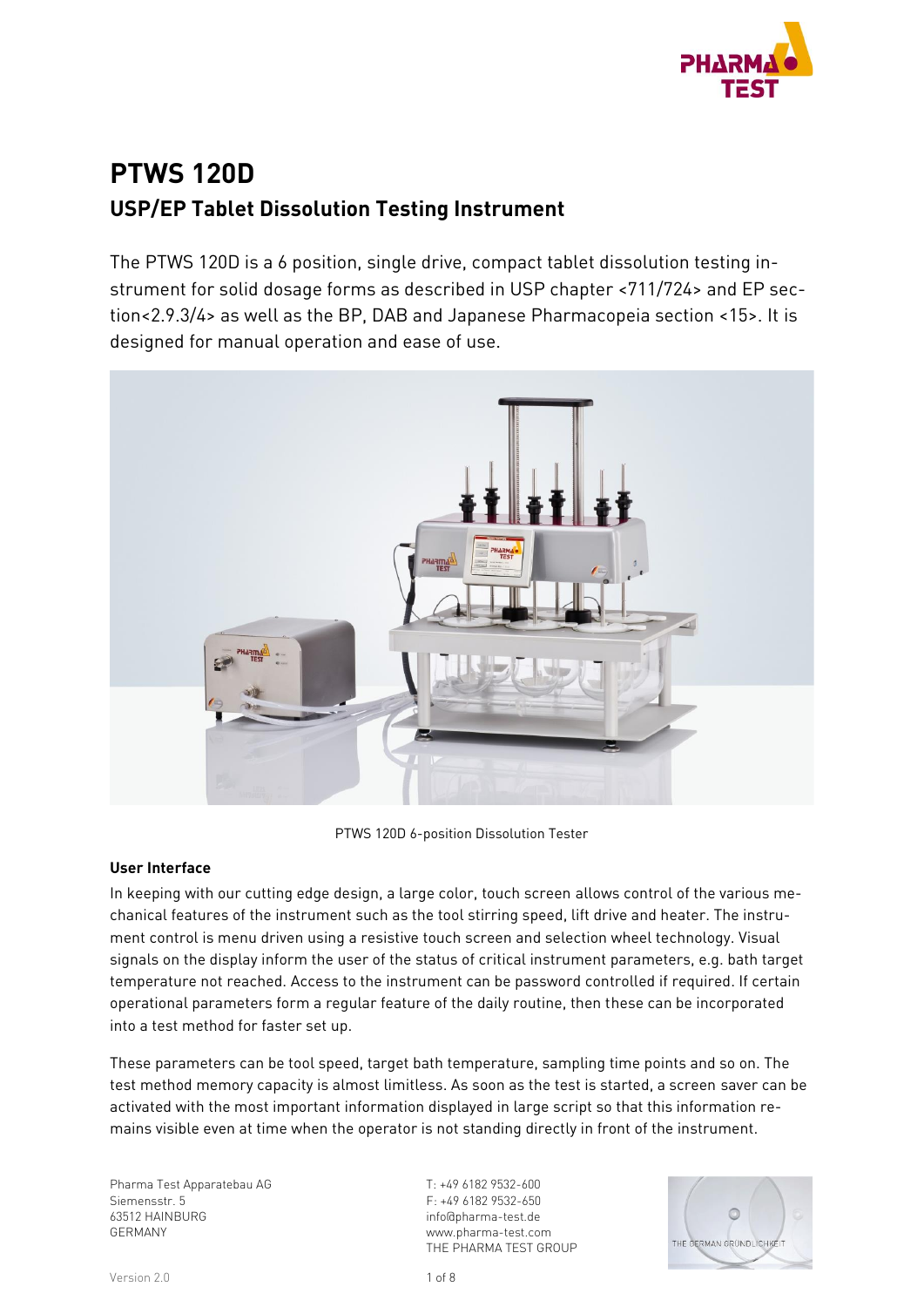



### **Stirring Tools**

The PTWS 120D uses the Pharma Test MonoShaft™ design. Tools consist of the main shaft plus interchangeable tool heads (adapters). The main shaft remains in place in the instrument regardless of the tool head being used. The clearance of each tool from the vessel base will always be correct once the main tool shaft has been installed and qualified with any one of the tool sets once. Each stirrer can be raised by hand into a convenient position for easy vessel removal or insertion.

#### **Vessel Centering System**

The PTWS 120S features a rigid and precise three-point individual centering system for each dissolution vessel (picture shows view from below). The vessels are held in position by three adjustable noses and are inserted into the instrument support framework. The access points for sampling as well as the openings for the tools are contained in an auxiliary, low evaporation, vessel cover. Each USP Borosilicate glass vessel has a batch code on top of the flange for easy visibility and positioned placement inside the water bath cover.





#### **Lift Mechanism**

The upper drive is motorized and electronically controlled it offers eight programmable positions: an upper cleaning and instrument qualification position and lower working positions are programmable depending on the type of stirring tool used. The upper position offers ideal access to the stirring tools and vessels for a change of tools and cleaning steps between the dissolution tests. The motorized drive head lifting mechanism is positioned in a way so that the tool shafts are always kept parallel and at a 90° angle to the vessel walls when in the working position.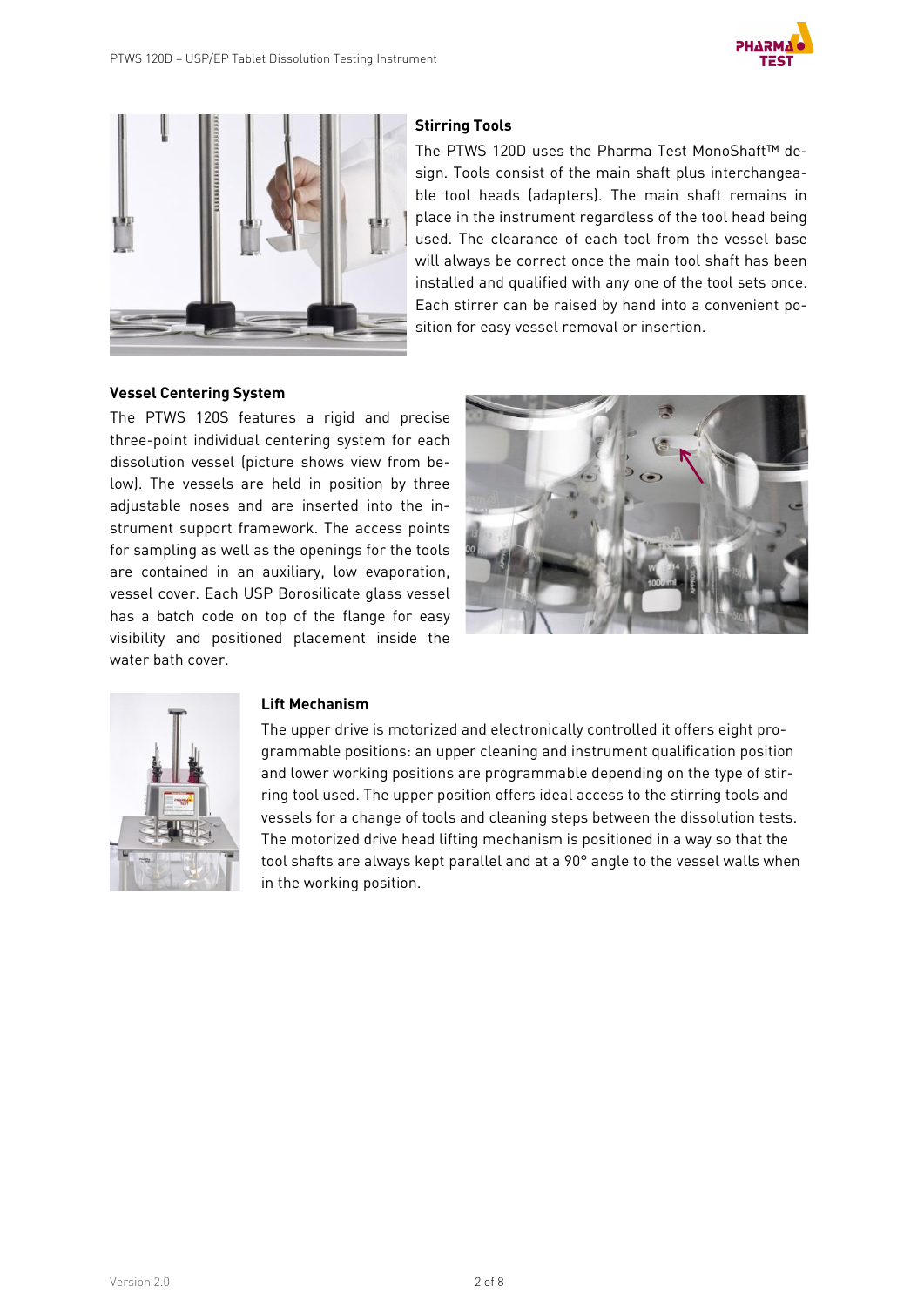

#### **Heating System**

The heating system is contained in a separate stainless steel housing. The connections between the heater and the bath are made by "quick connect fittings" for easy connection and disconnection. Water is pumped through the system using a powerful, yet quiet, circulation pump. The pump itself is spring mounted (to limit vibration transmission) and the flow-through heater is protected from overloading (overheating in case of control electronics failure) via a thermal fuse as well as a thermo switch for added security. With service and maintenance in mind, access to the compact pump and heater section is easily achieved without having to move the main body of the instrument.





#### **Vacuum-Moulded Water Bath**

The vacuum molded water bath can easily be removed from the support frame for cleaning purposes. The bath cover can also be easily unscrewed for cleaning. The water bath contains a water diffuser for faster heating and to ensure that heated water is evenly distributed throughout the whole bath. A double walled vacuum molded water bath is the standard configuration to reduce the heat transfer to the outer environment saving internal heating and external cooling.



### **Space Requirements**

A key point in today's crowded labs is the footprint of the PTWS 120S. The space saving design of the PTWS 120S offers the user the choice between a 2x3 or a 3x2 configuration with a minimal space requirement of just 45cm by 65cm (width by depth). The display module can be mounted either of two positions on the drive head of the PTWS 120S instrument.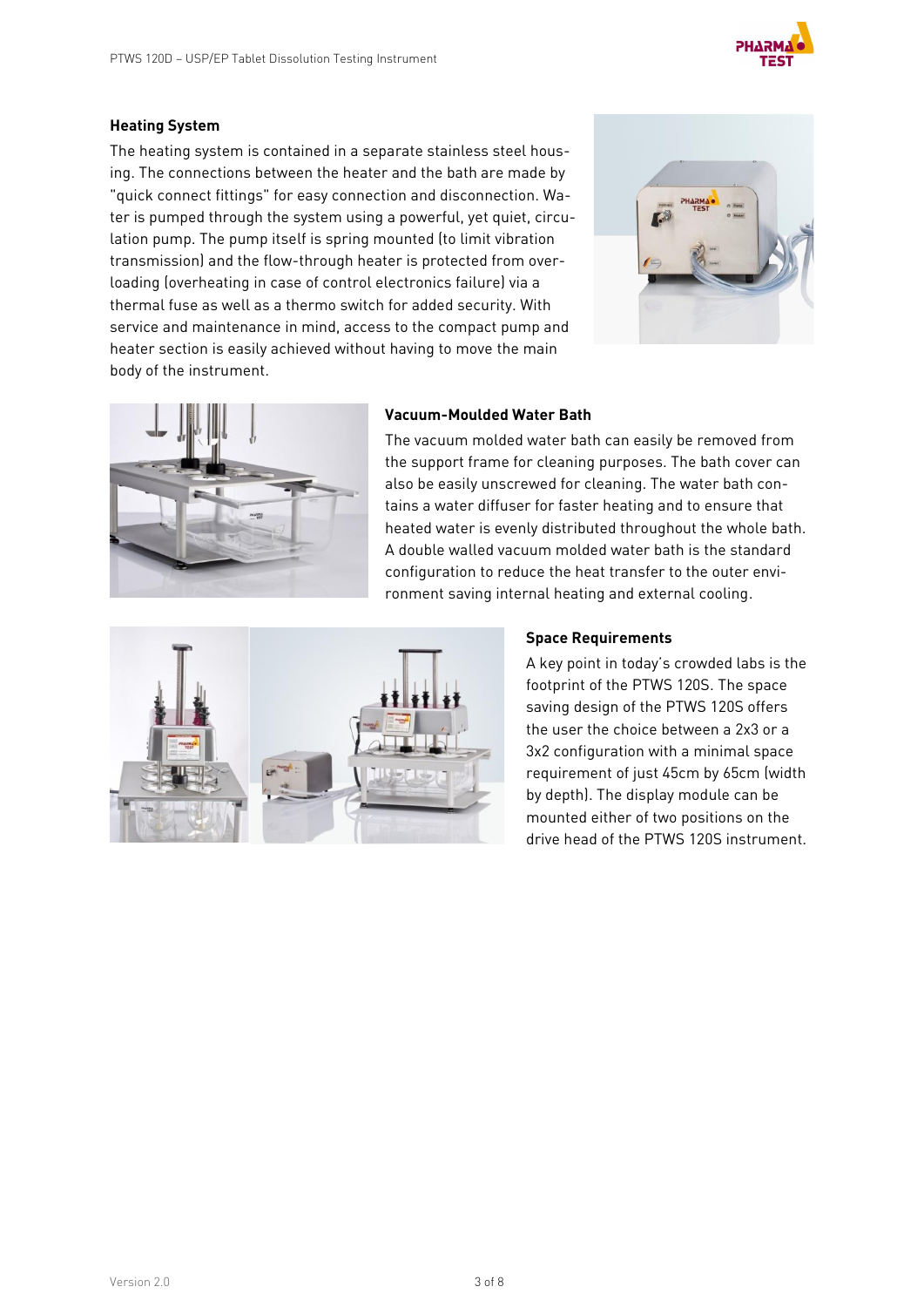

### **Advantages**

- » Single drive of 6 stirring positions
- » Modular design to minimize bench space requirements
- » 3-point individual vessel centering system
- » Borosilicate glass vessels including extra low evaporation vessel covers
- » Individual vessel batch code at the top of the vessel flange for easy identification
- » Excellent access to all vessels
- » Eco saving double walled vacuum molded water bath
- » Motorized Drive Head lifting mechanism including head position programming facility
- » Screen saver functionality and count-down timer offers most important information at a glance (stirrer speed, bath temperature, time to next sampling interval, elapsed time, media temperature etc.)
- » Wake up functionality to start heating at a pre-programmed time
- » Ultra-fast heating system due to newly designed heat exchanger, saves up to 1/3rd of the heating up time compared to most other models
- » MonoShaft™ system to avoid re-adjustment of immersion depth
- » Staggered stirrer start feature for convenient manual sampling
- » Water diffuser inside the vacuum moulded water bath for even temperature distribution and fast temperature equilibration
- » Spring loaded pump assembly to eliminate vibration transfer
- » Extraordinary safety features for pump and heating system, flow control, digital temperature control, thermo switch, thermo fuse
- » Auto stirrer stop when drive lift is moved
- » Excellent stirrer shaft verticality inside the vessels due to central position of lift columns, drive head assembly and rigid anodized aluminum framework
- » Easy removal of the water bath from of the frame work for cleaning and maintenance work
- » Energy saving double walled bath option, less heat transfer into the lab environment, less power consumption during instrument operation
- » DQ/QC, IQ and OQ documents included free of charge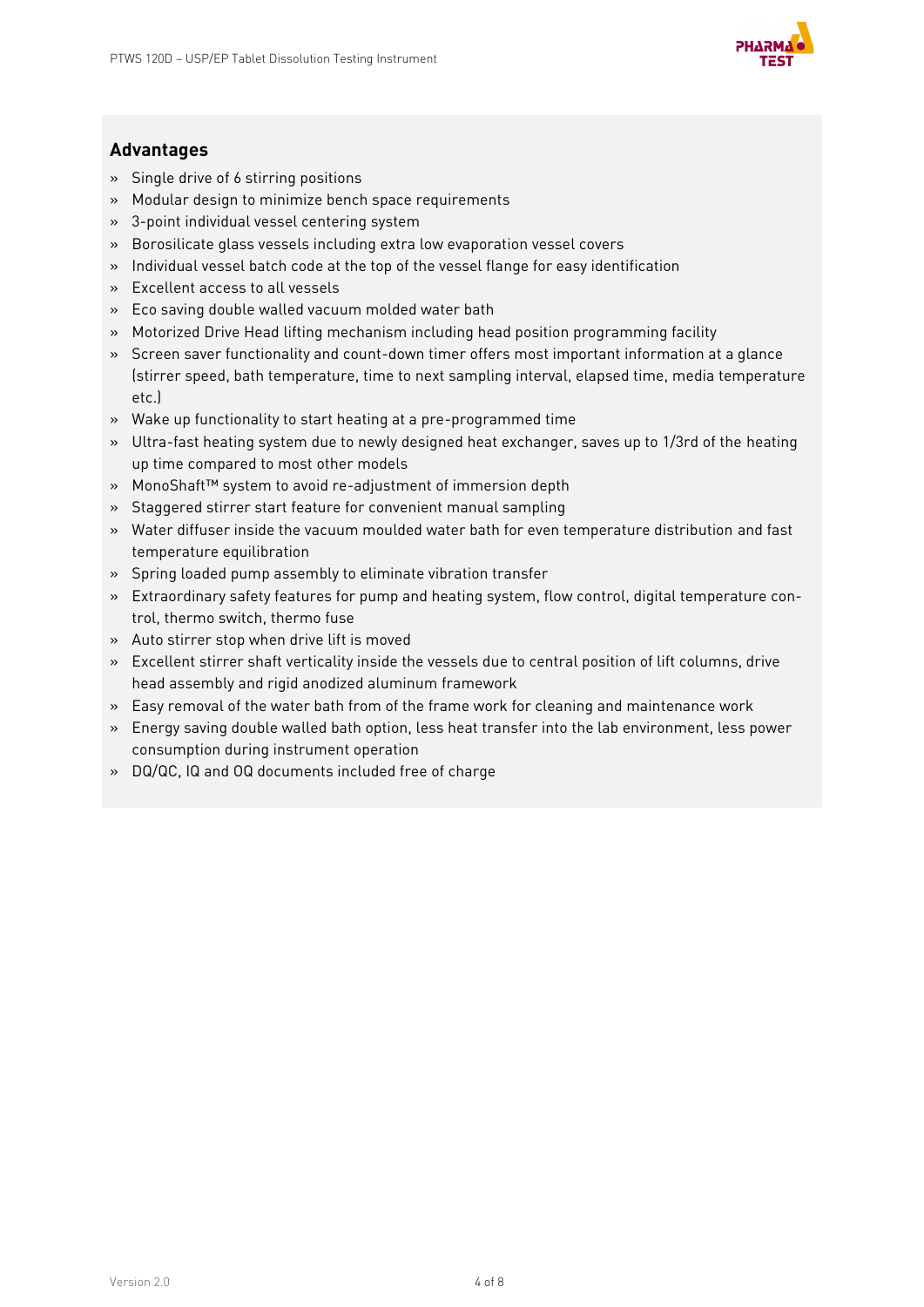

### **Features**

- » Automated temperature check and log at all sampling times
- » Fully USP <711/724> and EP <2.9.3/4> compliant
- » 6 single drive motorized stirred positions
- » Centrally located motorized lift drive to raise and
- » lower the drive head
- » Individually coded Borosilicate vessels
- » File up a nearly unlimited number of different test descriptions (methods)
- » CAN Bus technology offering instrument suitability check prior to start of a test run
- » Staggered start capability
- » Vessel low evaporation sealing covers
- » Removable water bath for easy cleaning
- » Drainage tap to empty the bath
- » Method management and CFR compliant user administration
- » User Access control
- » Optical and acoustic signals to inform about sampling intervals,
- » Timer count down function
- » Traffic Light optical information on display shows the instrument status by different colors (green = ready to use, yellow = preparing to use, red = error encountered)
- » OQ, PQ interval warning with programmable interval
- » USB port for remote control of the PTWS 120D
- » RS-232 port to connect a serial PT-RP80 report printer, printing date/time, sampling time information, selected sampling position, used stirring tools, media temperature, operator name etc.
- » I/O port for remote control of external instruments in automated applications, like DSR-M, Pumps and PTFC-2/8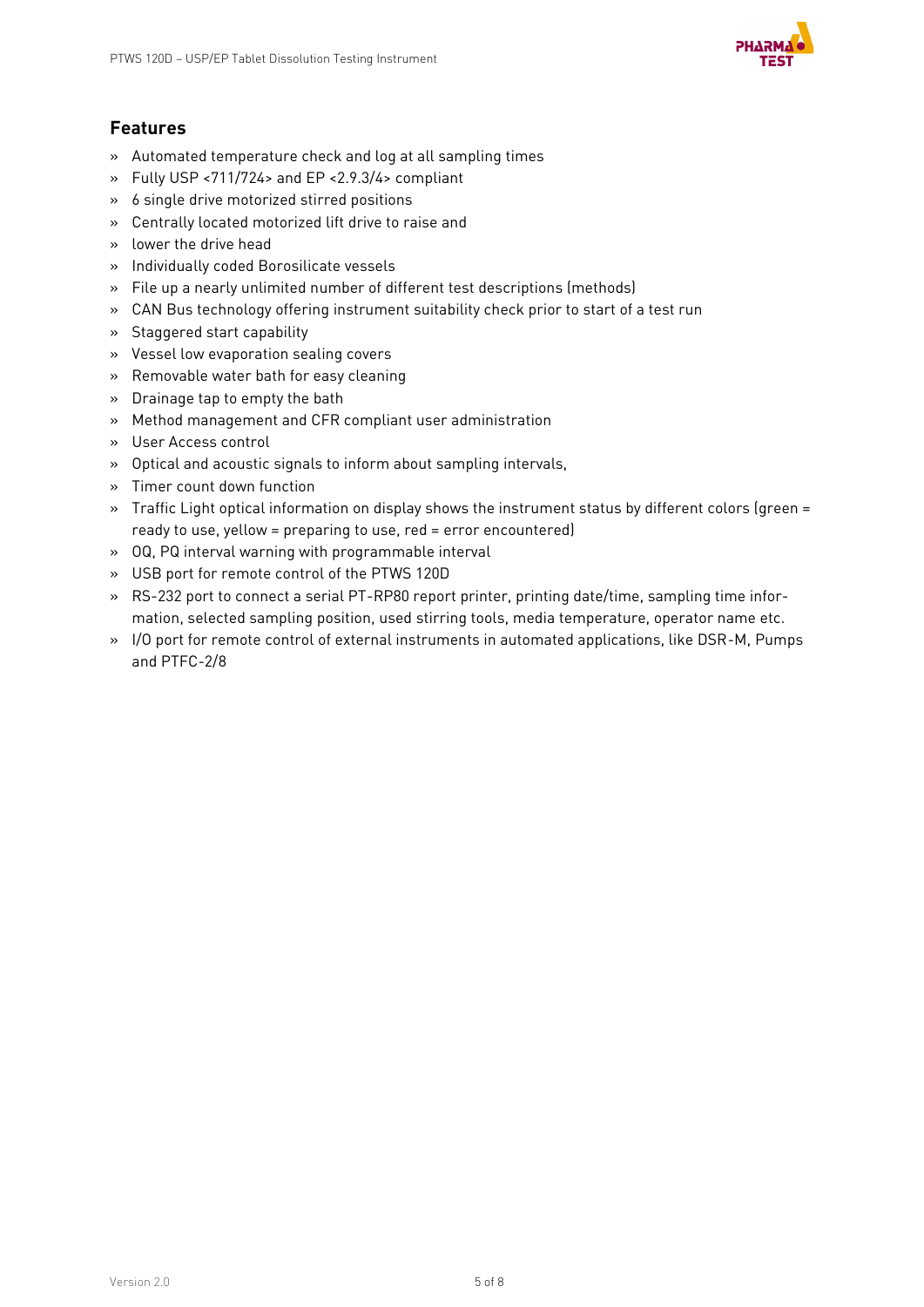

### **Standard Scope of Supply**

The PTWS 120D comes ready to use with the following standard scope of supply:

- » Eco saving double walled vacuum molded water bath
- » One set of stainless steel paddles
- » One set of batch coded 1000ml Borosilicate glass vessels
- » One set of depth adjustment balls
- » One bottle of ALGEX water preservative
- » Comprehensive documentation folder including:
	- › User manual
	- › DQ/QC instrument compliance test certificate
	- › IQ documentation
	- › OQ documentation
	- › Instrument logbook
	- › Compliance certificates for vessels and stirring tools

### **Options**

In addition to the standard scope of supply Pharma Test offers a broad range of accessories and options including:

- » Direct control of peripheral instruments via I/O port such as PTFC-2/8 fraction collector or DSR-M Sampling Robot
- » 2 liter vessel version (can also be used with 1 liter vessels)
- » 250 ml Mini Vessel set incl. mini paddle stirrers
- » Amber colored vessels for UV sensitive test materials
- » Full range of MonoShaft™ stirring tools available
- » Full range of certified validation tools available
- » PT-RP80 serial report printer

### **PT-RP80 Report Printer**

Use the PT-RP80 serial report printer to print out the runtime report of the PTWS 120S.

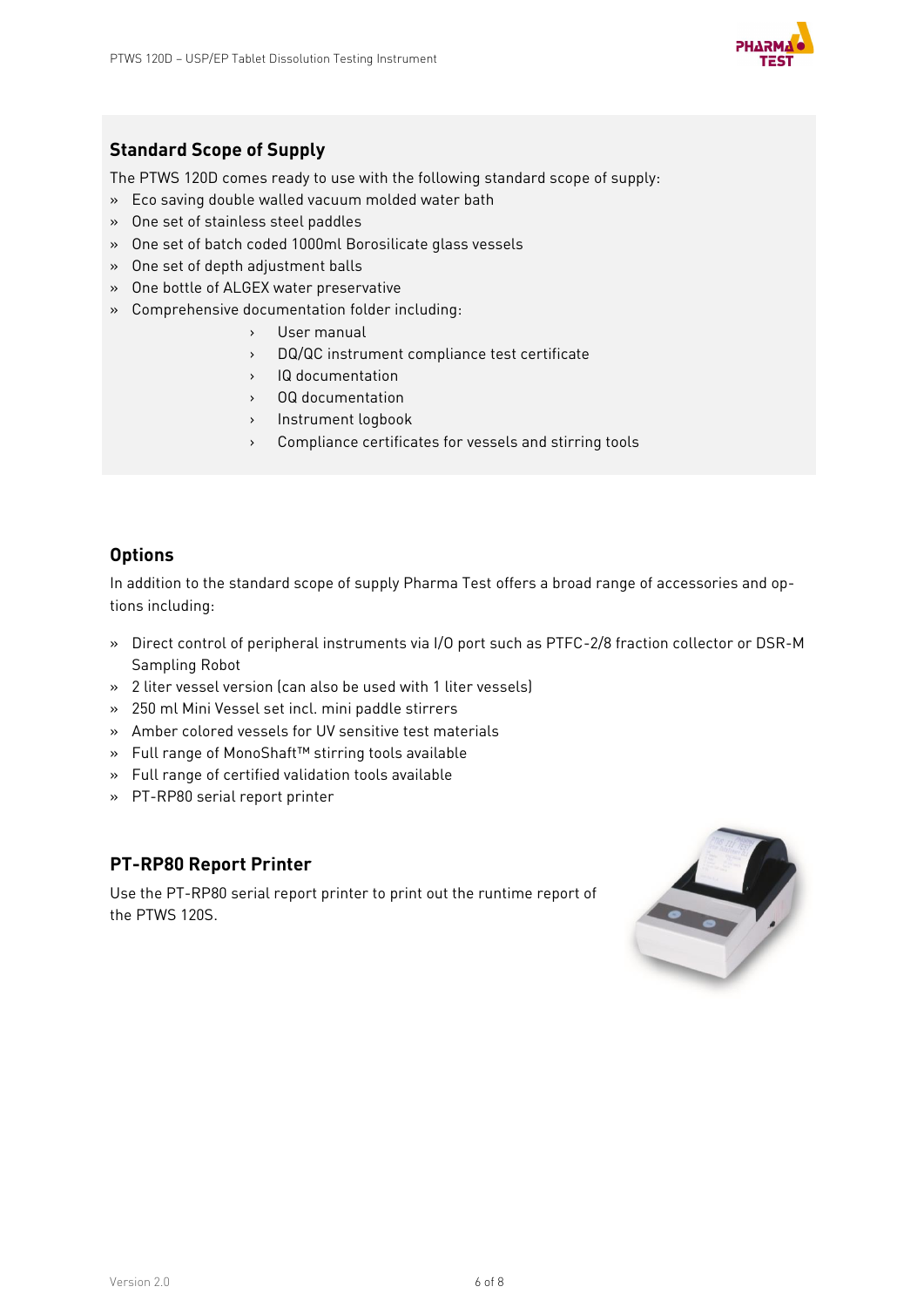

# **Example Runtime Report**

| RUN TIME REPORT<br>===============                                                                                                                                                                                              |                                                                                                                                                                                                                                                                                                                                                                                                                                                       |
|---------------------------------------------------------------------------------------------------------------------------------------------------------------------------------------------------------------------------------|-------------------------------------------------------------------------------------------------------------------------------------------------------------------------------------------------------------------------------------------------------------------------------------------------------------------------------------------------------------------------------------------------------------------------------------------------------|
| PHARMA TEST PTWS120S<br>S/N: 19018<br>V: 1.00                                                                                                                                                                                   | Type of the instrument (PTWS 120S)<br>Serial number of the instrument<br>Firmware version installed on the instrument                                                                                                                                                                                                                                                                                                                                 |
| PRINT DATE/TIME:<br>02.02.2015 12:31:48<br>USER NAME: ADMIN<br>PRODUCT NAME: PRODUCT1<br>METHOD NAME: METHOD1                                                                                                                   | Date and time of this print out<br>Name of the user currently logged in<br>Name of the product used for this test<br>Name of the method used for this test                                                                                                                                                                                                                                                                                            |
| BATCH: 1<br>BATH TEMP NOM.: 37.0<br>BATH TEMP ACT.: 36.9<br>LIFT: USP 1<br>VOLUME: 900ml<br>DURATION: 0:10<br>SPEED Pos.1: 50<br>SPEED Pos.2: 50<br>SPEED Pos.3: 50<br>SPEED Pos.4: 100<br>SPEED Pos.5: 100<br>SPEED Pos.6: 100 | Batch number entered at the start of this test<br>Nominal bath temperature from the method for this test<br>Actual bath temperature at time of the print out<br>Name of the lift position from the method for this test<br>Media volume from the method for this test<br>Total duration time setting for the method for this test<br>Nominal speed settings from the method for this test<br>(different speed settings for each station are possible) |
| $I.-COUNT1: 1$<br>I.-DELAY1: 0:01<br>I.-COUNT2: 1<br>$I.-DELAY2: 0:02$<br>I.-COUNT3: 0<br>I.-DELAY3: 0:00                                                                                                                       | First interval count<br>First interval delay<br>Second interval count<br>Second interval delay<br>Third interval count<br>Third interval delay                                                                                                                                                                                                                                                                                                        |
| <b>TEST STATUS: NO ERRORS</b><br>START: 02.02.2015 12:21:08<br>END: 02.02.2015 12:31:08                                                                                                                                         | Current status of the test, if test is still running it will be<br>"IN PROGRESS"<br>Start date and time of the test<br>End date and time of the test (if already finished)                                                                                                                                                                                                                                                                            |
| INT.1:<br>02.02.2015 12:22:08<br>BATH TEMP ACT.: 36.8                                                                                                                                                                           | Occurrence of first interval<br>Date and time of first interval<br>Actual bath temperature when first interval occurred                                                                                                                                                                                                                                                                                                                               |
| INT.2:<br>02.02.2015 12:24:08<br>BATH TEMP ACT.: 36.9                                                                                                                                                                           | Occurrence of second interval<br>Date and time of second interval<br>Actual bath temperature when first interval occurred                                                                                                                                                                                                                                                                                                                             |
| C. Polishchuk                                                                                                                                                                                                                   | If no intervals have yet occurred it will be "NO INT"                                                                                                                                                                                                                                                                                                                                                                                                 |
| OPERATOR<br><b>NAME</b>                                                                                                                                                                                                         | Space to write down name of the operator                                                                                                                                                                                                                                                                                                                                                                                                              |
|                                                                                                                                                                                                                                 |                                                                                                                                                                                                                                                                                                                                                                                                                                                       |
| <b>SIGNATURE</b>                                                                                                                                                                                                                | Space for the operator's signature                                                                                                                                                                                                                                                                                                                                                                                                                    |